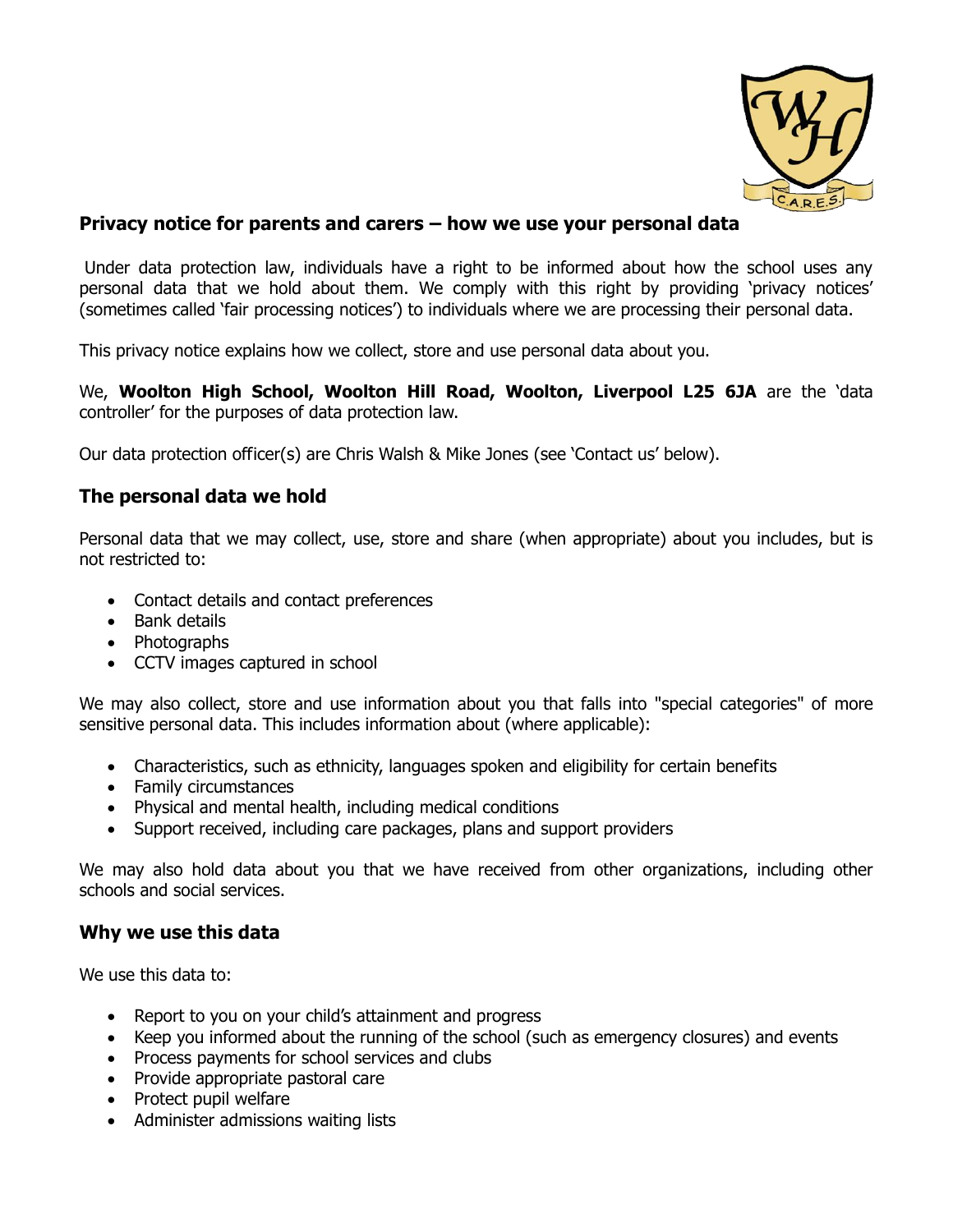- Assess the quality of our services
- Carry out research
- Comply with our legal and statutory obligations

### **Use of your personal data for marketing purposes**

Where you have given us consent to do so, Woolton High School may send you marketing information by email or text promoting school events, campaigns, charitable causes or services that may be of interest to you. You can withdraw consent or 'opt out' of receiving these emails and/or texts at any time by clicking on the 'Unsubscribe' link at the bottom of any such communication, or by contacting our data protection officer.

# **Our legal basis for using this data**

We only collect and use your personal data when the law allows us to. Most commonly, we process it where:

- We need to comply with a legal obligation
- We need to perform an official task in the public interest
- We need to fulfil a contract we have entered into with you

Less commonly, we may also process your personal data in situations where:

- We have obtained consent to use it in a certain way
- We need to protect an individual's vital interests (protect their life)

Where you have provided us with consent to use your data, you may withdraw this consent at any time. We will make this clear when requesting your consent, and explain how you would go about withdrawing consent if you wish to do so.

Some of the reasons listed above for collecting and using your personal data overlap, and there may be several grounds which justify our use of your data.

#### **Collecting this information**

While the majority of information we collect about you is mandatory, there is some information that can be provided voluntarily.

Whenever we seek to collect information from you, we make it clear whether you must provide this information (and if so, what the possible consequences are of not complying), or whether you have a choice.

### **How we store this data**

We keep personal information about you while your child is attending our school. We may also keep it beyond their attendance at our school if this is necessary in order to comply with our legal obligations. We keep information about parents and carers in line with the Information and Records Management Society's guidance. Information and Records Management Society's toolkit for schools.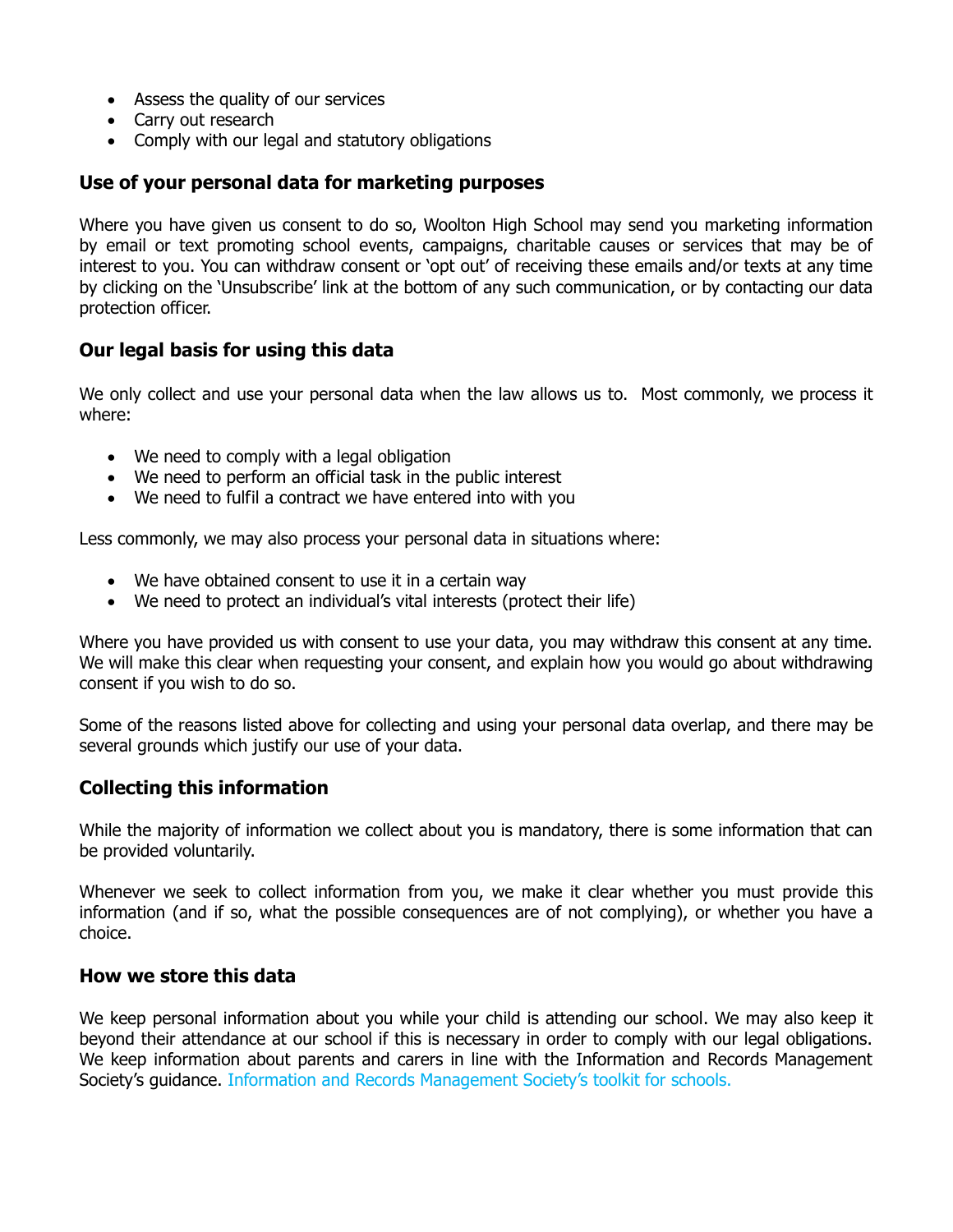# **Data sharing**

We do not share information about you with any third party without consent unless the law and our policies allow us to do so.

Where it is legally required, or necessary (and it complies with data protection law), we may share personal information about you with:

- Our local authority to meet our legal obligations to share certain information with it, such as safeguarding concerns and information about exclusions
- Government departments or agencies  $-$  to meet our legal obligations with regards to any statutory returns
- Our regulator, Ofsted, to meet with our ability to comply with their requirements when inspected.
- Suppliers and service providers to enable them to provide the service we have contracted them for
- Police forces, courts, tribunals to meet our legal obligations to share certain information with it, such as safeguarding concerns and information about exclusions

# **Transferring data internationally**

Where we transfer personal data to a country or territory outside the European Economic Area, we will do so in accordance with data protection law.

# **Your rights**

How to access personal information that we hold about you

Individuals have a right to make a 'subject access request' to gain access to personal information that the school holds about them.

If you make a subject access request, and if we do hold information about you, we will:

- Give you a description of it
- Tell you why we are holding and processing it, and how long we will keep it for
- Explain where we got it from, if not from you
- Tell you who it has been, or will be, shared with
- Let you know whether any automated decision-making is being applied to the data, and any consequences of this
- Give you a copy of the information in an intelligible form

You may also have the right for your personal information to be transmitted electronically to another organization in certain circumstances.

If you would like to make a request, please contact our data protection officer.